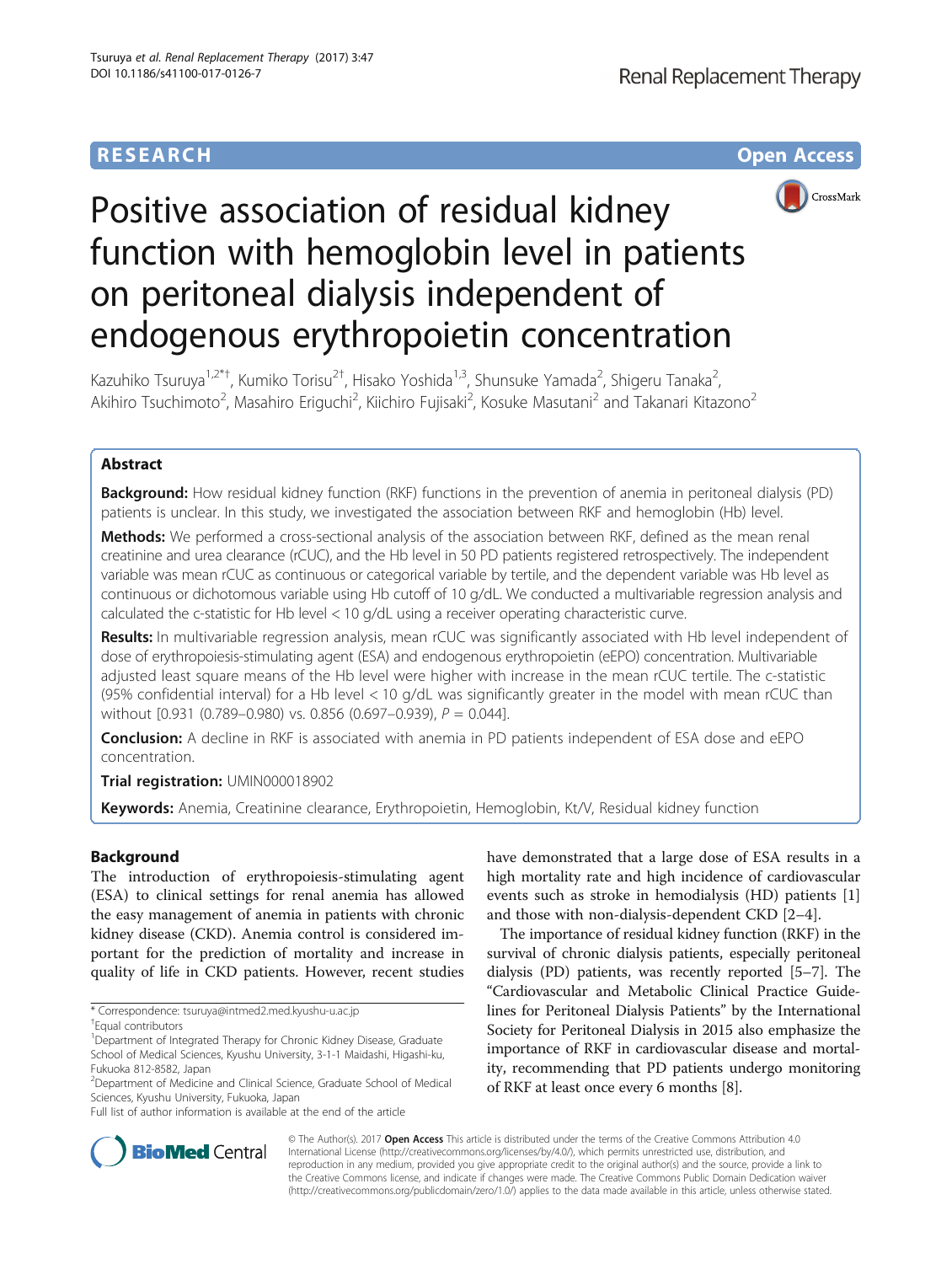Wang and Lai [[5\]](#page-7-0) also stressed the importance of RKF in anemia management. Lopez-Menchero et al. [\[9\]](#page-7-0) reported that in addition to ESA use and iron levels, RKF also correlated significantly with hemoglobin (Hb) levels in PD patients. A recent report by Penne et al. [[10](#page-7-0)] showed a strong relation between RKF and improved anemia control in HD patients. However, how RKF functions and how the endogenous erythropoietin (eEPO) concentration is involved in the prevention of anemia in CKD patients is unclear.

This study investigated the association between RKF and Hb levels from the perspective of the mechanism by measuring eEPO concentrations in PD patients.

## Methods

## Study participants

The study population comprised 50 patients aged > 18 years who were treated with PD at our hospital between May 2006 and March 2011 and had been followed for at least 6 months. Patients, who did not have any bone marrow disease or cirrhosis of the liver, were registered retrospectively. This study is a subanalysis of our multicenter cohort study (Fukuoka Peritoneal Dialysis Database Study), which was conducted in accordance with the Declaration of Helsinki, was approved by the Institutional Review Boards of Kyushu University Hospital (no. 26-223), and was registered at the University Hospital Medical Information Network (UMIN000018902).

## Data collection

Blood, 24-h urine, and peritoneal dialysate samples were collected from PD patients at least every 6 months to evaluate their dialysis and peritoneal status as well as medical condition [[11](#page-7-0)]. Demographic, clinical, and prescription data at each 6-monthly examination were also recorded based on the guidelines [\[12\]](#page-7-0). Venous blood was collected at a regular outpatient clinic visit after fasting, and part of the blood sample was centrifuged at  $3000 \times g$  at  $4 °C$  for 15 min and stored at − 80 °C until analysis, except for those used for standard biochemical analyses.

## Calculation of Hb levels and ESA dose

Hb levels were assessed based on mean values during the last 3 months of the observation period. Darbepoetin alfa was administered as the ESA in all 50 patients to achieve and maintain a Hb level of approximately 11 g/dL according to the guidelines for anemia in CKD [\[13](#page-7-0), [14](#page-7-0)]. The ESA dose was evaluated based on the weekly dose calculated from the total dose during the last 3 months of the observation period.

# Measurements of RKF, dialysis adequacy, and peritoneal membrane solute transport

RKF and dialysis adequacy, which were measured every 6 months in each patient, were calculated as the weekly

urea clearance (Kt/V) and creatinine clearance (Ccr) from 24-h urinary and dialysate clearance, by direct measurement of urea in the urine and each dialysate exchange. The volume of urea distribution in a patient, which is the patient's total body water (TBW), was calculated according to the equations of Hume and Weyers—men: TBW (L) = 0.297 body weight (kg) + 0.195 body height (cm) − 14.013; women: TBW (L) = 0.184 body weight (kg) + 0345 body height (cm) − 35.27 [\[15](#page-7-0)]. RKF was defined as the mean renal creatinine and urea clearance (rCUC). Peritoneal membrane solute transport was assessed by the peritoneal equilibration test. A standard 4-h dwell period was used (first exchange of the day), with a 2.27% glucose concentration 2-L volume exchange. The patients used their usual overnight dialysis regimes, and both the overnight and the test drainage volumes were measured. The dialysate-to-plasma ratio of creatinine at the completion of the 4-h dwell period (D/Pcr) was used as the estimate of low molecular weight solute transport.

# Measurement of serum eEPO concentration

Serum eEPO concentration was measured by a chemiluminescent enzyme immunoassay (SRL Inc., Fukuoka, Japan).

## Statistical analysis

Results are expressed as the mean ± standard deviation, median (interquartile range [IQR]), or number (percentage) as appropriate. The trend among mean rCUC groups was assessed using Cochran-Armitage test for the categorical variables and Jonckheere-Terpstra test for continuous variables. The primary outcome variable was the mean Hb level during the last 3 months of the observation period. Both univariable and multivariable linear regression analyses were conducted to assess the associations between the Hb level and the variables. Variables showing a  $P$  value of  $<0.05$  in the univariable analysis were included in addition to cardiothoracic ratio (CTR), ESA dose, and log-transformed eEPO concentration in the multivariable analyses. To investigate whether the accuracy of predicting Hb levels improved after addition of the mean rCUC into a basic model (model 1) including the potential risk factors that were significantly associated with Hb levels in the univariable analysis in addition to CTR, ESA dose, and eEPO concentration, we calculated the c-statistic for Hb levels  $\langle 10 \text{ g/d} \rangle$  using a receiver operating characteristic curve. For two-tailed tests,  $P < 0.05$  was considered significant in all analyses. All statistical analyses were conducted using JMP 11.2 software (SAS Institute, Tokyo, Japan) and RStudio Version 0.99.896.

# Results

The characteristics and laboratory data of the 50 patients according to the tertiles of mean rCUC are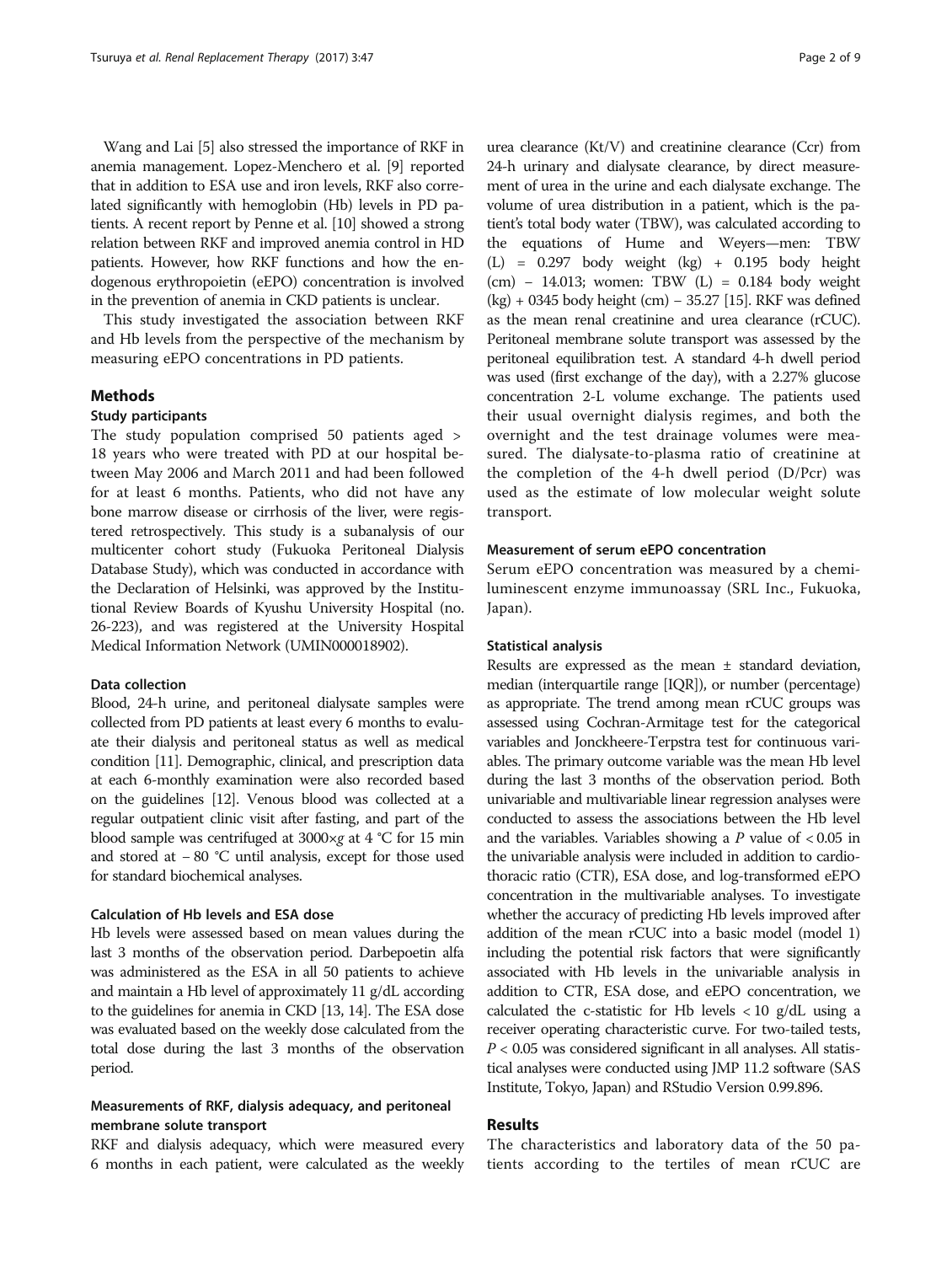|                                      | Total<br>$(N = 50)$ | T1 (mean $rCUC < 11.7 U$<br>week/1.73 $m^2$ ), $n = 17$ | T2 (mean rCUC 11.8-29.8 L/<br>week/1.73 $m^2$ ), $n = 17$ | T3 (mean rCUC $\geq$ 29.9 L/<br>week/1.73 $m^2$ ), $n = 16$ | $P$ for<br>trend |
|--------------------------------------|---------------------|---------------------------------------------------------|-----------------------------------------------------------|-------------------------------------------------------------|------------------|
| Male sex, $n$ (%)                    | 37 (74.0)           | 12 (70.6)                                               | 11(64.7)                                                  | 14(87.5)                                                    | 0.277            |
| Age, years                           | $54 \pm 14$         | $53 \pm 14$                                             | $55 \pm 15$                                               | $55 \pm 15$                                                 | 0.499            |
| Dialysis duration, months            | $20.2 \pm 11.6$     | $23.4 \pm 12.3$                                         | $18.1 \pm 9.7$                                            | $18.8 \pm 12.5$                                             | 0.213            |
| Original disease                     |                     |                                                         |                                                           |                                                             |                  |
| DN, $n$ (%)                          | 16 (32.0)           | 7(41.2)                                                 | 6(35.3)                                                   | 3(18.8)                                                     | 0.167            |
| Non-DN, n (%)                        | 34 (68.0)           | 10(58.8)                                                | 11(64.7)                                                  | 13 (81.2)                                                   |                  |
| Blood pressure, mmHg                 |                     |                                                         |                                                           |                                                             |                  |
| Systolic                             | $139 \pm 14$        | $141 \pm 11$                                            | $137 \pm 18$                                              | $139 \pm 13$                                                | 0.845            |
| Diastolic                            | $81 \pm 11$         | $82 \pm 9$                                              | $78 \pm 16$                                               | $82 \pm 7$                                                  | 0.581            |
| Daily alcohol consumption, n (%)     | 20 (40.0)           | 5(29.4)                                                 | 8(47.1)                                                   | 7(43.8)                                                     | 0.394            |
| Current smoker, n (%)                | 9(18.0)             | 3(17.7)                                                 | 2(11.8)                                                   | 4(25.0)                                                     | 0.593            |
| Past histories of CVD, n (%)         | 8(16.0)             | 2(11.8)                                                 | 4(23.5)                                                   | 2(12.5)                                                     | 0.939            |
| History of peritonitis, n (%)        | 8(16.0)             | 1(5.9)                                                  | 3(17.7)                                                   | 4(25.0)                                                     | 0.133            |
| Body mass index, kg/m <sup>2</sup>   | $22.9 \pm 2.9$      | $22.4 \pm 2.4$                                          | $22.1 \pm 2.7$                                            | $24.2 \pm 3.2$                                              | 0.124            |
| CTR, %                               | $48.2 \pm 5.4$      | $49.8 \pm 4.7$                                          | $48.3 \pm 4.6$                                            | $46.6 \pm 6.7$                                              | 0.075            |
| Dialysis modality                    |                     |                                                         |                                                           |                                                             |                  |
| $APD, n$ $(\%)$                      | 22 (44.0)           | 11(64.7)                                                | 8(47.1)                                                   | 9(56.3)                                                     | 0.614            |
| CAPD, $n$ $%$                        | 28 (56.0)           | 6(35.3)                                                 | 9(52.9)                                                   | 7(43.7)                                                     |                  |
| Use of icodextrin, n (%)             | 41 (82.0)           | 16 (94.1)                                               | 13 (76.5)                                                 | 12 (75.0)                                                   | 0.150            |
| Use of HG dialysate, $n$ (%)         | 17 (34.0)           | 11(64.7)                                                | 4(23.5)                                                   | 2(12.5)                                                     | 0.002            |
| Dose of ESA, µg/week                 | $34 \pm 18$         | $37 \pm 16$                                             | $32 \pm 16$                                               | $31 \pm 23$                                                 | 0.206            |
| Total Kt/V, /week                    | $1.71 \pm 0.34$     | $1.66 \pm 0.42$                                         | $1.61 \pm 0.31$                                           | $1.87 \pm 0.23$                                             | 0.011            |
| Renal Kt/V, /week                    | $0.46 \pm 0.37$     | $0.10 \pm 0.11$                                         | $0.42 \pm 0.18$                                           | $0.88 \pm 0.27$                                             | < 0.001          |
| Peritoneal Kt/V, /week               | $1.25 \pm 0.38$     | $1.56 \pm 0.41$                                         | $1.19 \pm 0.21$                                           | $0.99 \pm 0.22$                                             | < 0.001          |
| Renal Ccr, L/week, /week             | $29.2 \pm 26.9$     | $5.1 \pm 4.9$                                           | $27.4 \pm 8.9$                                            | $56.8 \pm 27.8$                                             | < 0.001          |
| Urine volume, L/day                  | $0.80 \pm 0.64$     | $0.22 \pm 0.24$                                         | $0.76 \pm 0.38$                                           | $1.44 \pm 0.55$                                             | < 0.001          |
| Mean rCUC, L/week/1.73m <sup>2</sup> | $22.7 \pm 19.4$     | $4.2 \pm 4.2$                                           | $20.5 \pm 6.2$                                            | $44.5 \pm 16.5$                                             | < 0.001          |
| D/Pcr                                | $0.73 \pm 0.16$     | $0.76 \pm 0.16$                                         | $0.72 \pm 0.17$                                           | $0.70 \pm 0.16$                                             | 0.328            |
| Prescriptions, n (%)                 |                     |                                                         |                                                           |                                                             |                  |
| RAS inhibitors                       | 48 (96.0)           | 17 (100.0)                                              | 15 (88.2)                                                 | 16 (100)                                                    | 0.972            |
| Calcium channel blockers             | 37 (74.0)           | 15 (88.2)                                               | 10 (58.8)                                                 | 12 (75.0)                                                   | 0.370            |
| $\beta$ blockers                     | 23 (46.0)           | 11(64.7)                                                | 6(35.3)                                                   | 6(37.5)                                                     | 0.113            |
| Calcium-containing PBs               | 44 (88.0)           | 13 (76.5)                                               | 16 (94.1)                                                 | 15 (93.8)                                                   | 0.123            |
| Non-calcium containing PBs           | 29 (58.0)           | 14 (82.4)                                               | 6(35.3)                                                   | 9(56.3)                                                     | 0.119            |
| Iron preparations                    | 11(22.5)            | 7(41.2)                                                 | 2(11.8)                                                   | 2(13.3)                                                     | 0.054            |
| Vitamin D                            | 27 (54.0)           | 9(52.9)                                                 | 7(41.2)                                                   | 11(68.8)                                                    | 0.375            |
| Cinacalcet hydrochloride             | 4(8.0)              | 1(5.9)                                                  | 1(5.9)                                                    | 2(12.5)                                                     | 0.488            |

**Table 1** Clinical characteristics according to tertiles of mean rCUC

Values are expressed as mean ± standard deviation or number (percentage) as appropriate

Abbreviations: APD automated peritoneal dialysis, CAPD continuous ambulatory peritoneal dialysis, Ccr creatinine clearance, CTR cardiothoracic ratio, CVD cardiovascular disease, DN diabetic nephropathy, D/Pcr dialysate-to-plasma creatinine ratio, ESA erythropoiesis-stimulating agent, HG high-glucose (2.5%), Kt/V urea clearance, PBs phosphate binders, RAS renin-angiotensin system, rCUC renal creatinine and urea clearance

shown in Tables 1 and [2,](#page-3-0) respectively. Total Kt/V, renal Kt/V, renal Ccr, urine volume, sodium, and chloride were significantly higher with greater mean rCUC, while the prevalence of diabetic nephropathy (DN) and high-glucose dialysate users, peritoneal Kt/ V, serum creatinine, brain natriuretic peptide (BNP), and  $\beta_2$ -microglobulin (BMG) were lower with greater mean rCUC.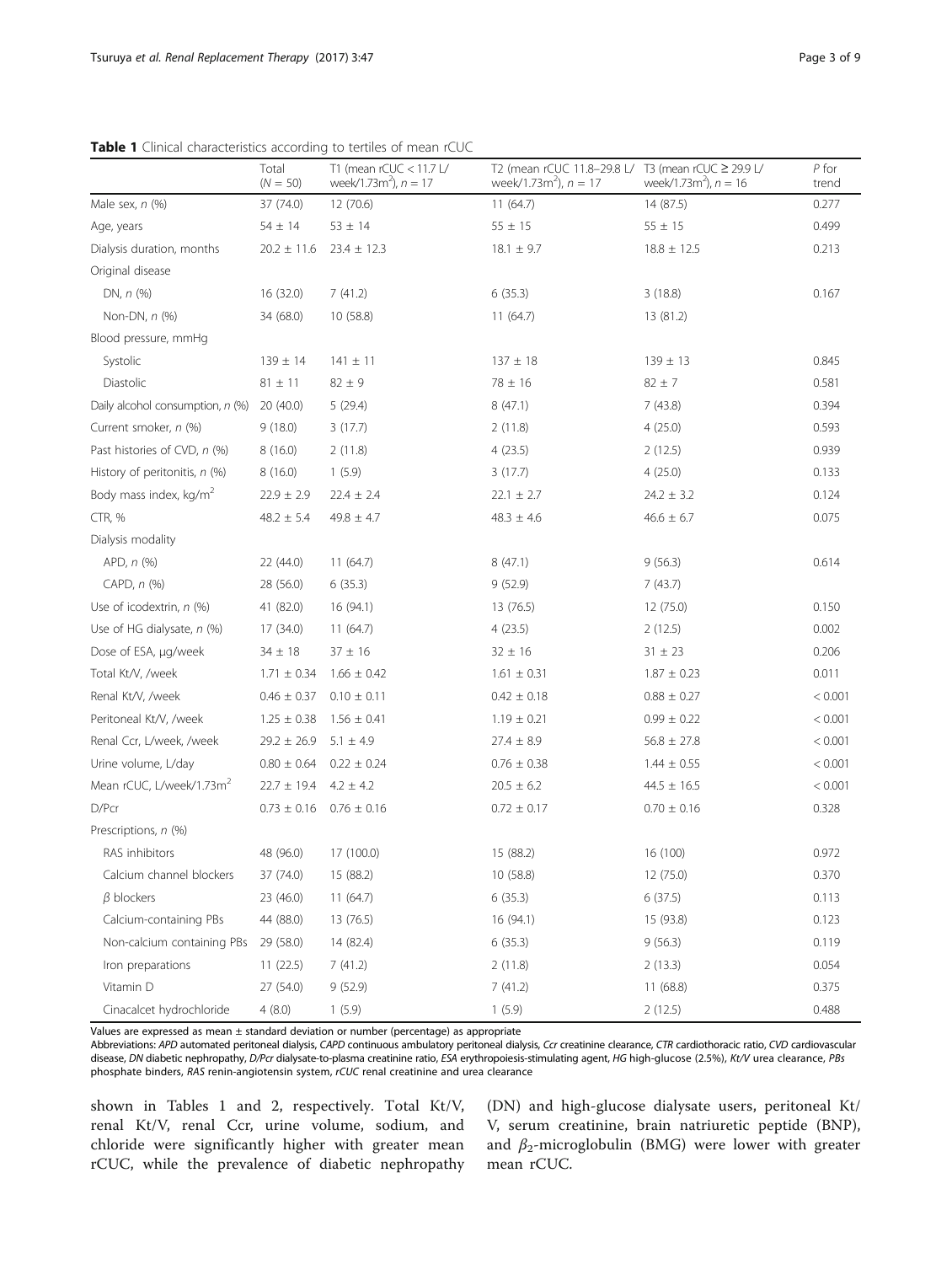|                            | Total $(N = 50)$    | T1 (mean $rCUC <$<br>11.7 L/week/1.73m <sup>2</sup> ),<br>$n = 17$ | T2 (mean rCUC<br>11.8-29.8 L/week/1.73m <sup>2</sup> ),<br>$n = 17$ | T3 (mean rCUC $\geq$<br>29.9 L/week/1.73m <sup>2</sup> ),<br>$n = 16$ | $P$ for trend |
|----------------------------|---------------------|--------------------------------------------------------------------|---------------------------------------------------------------------|-----------------------------------------------------------------------|---------------|
| Total protein, g/dL        | $6.4 \pm 0.7$       | $6.5 \pm 0.6$                                                      | $6.2 \pm 0.6$                                                       | $6.4 \pm 0.7$                                                         | 0.539         |
| Albumin, g/dL              | $3.5 \pm 0.4$       | $3.5 \pm 0.4$                                                      | $3.4 \pm 0.5$                                                       | $3.6 \pm 0.4$                                                         | 0.270         |
| Blood urea nitrogen, mg/dL | $65 \pm 13$         | $63 \pm 10$                                                        | $68 \pm 17$                                                         | $67 \pm 12$                                                           | 0.460         |
| Creatinine, mg/dL          | $11.5 \pm 3.0$      | $13.1 \pm 3.1$                                                     | $11.1 \pm 2.3$                                                      | $10.1 \pm 3.0$                                                        | 0.003         |
| Uric acid, mg/dL           | $6.8 \pm 1.1$       | $6.7 \pm 1.2$                                                      | $6.7 \pm 1.0$                                                       | $6.9 \pm 1.1$                                                         | 0.341         |
| Sodium, mEq/L              | $136 \pm 4$         | $134 \pm 3$                                                        | $137 \pm 3$                                                         | $139 \pm 2$                                                           | < 0.001       |
| Potassium, mEg/L           | $4.4 \pm 0.6$       | $4.4 \pm 0.7$                                                      | $4.2 \pm 0.6$                                                       | $4.7 \pm 0.5$                                                         | 0.306         |
| Chloride, mEq/L            | $98 \pm 5$          | $94 \pm 3$                                                         | $98 \pm 4$                                                          | $102 \pm 4$                                                           | < 0.001       |
| Calcium, mg/dL             | $9.5 \pm 0.4$       | $9.5 \pm 0.4$                                                      | $9.5 \pm 0.5$                                                       | $9.5 \pm 0.4$                                                         | 0.643         |
| Phosphate, mg/dL           | $5.4 \pm 1.2$       | $5.4 \pm 1.7$                                                      | $5.3 \pm 0.7$                                                       | $5.4 \pm 1.2$                                                         | 0.894         |
| Glucose, mg/dL             | $108 \pm 31$        | $112 \pm 35$                                                       | $105 \pm 26$                                                        | $107 \pm 34$                                                          | 0.408         |
| Total cholesterol, mg/dL   | $182 \pm 44$        | $168 \pm 33$                                                       | $195 \pm 58$                                                        | $183 \pm 37$                                                          | 0.355         |
| Triglyceride, mg/dL        | $126 \pm 73$        | $126 \pm 84$                                                       | $114 \pm 53$                                                        | $138 \pm 82$                                                          | 0.569         |
| LDL-C, mg/dL               | $96 \pm 27$         | $85 \pm 22$                                                        | $105 \pm 26$                                                        | $100 \pm 30$                                                          | 0.176         |
| HDL-C, mg/dL               | $52 \pm 18$         | $53 \pm 14$                                                        | $53 \pm 22$                                                         | $52 \pm 16$                                                           | 0.794         |
| Hb, g/dL                   | $10.2 \pm 1.1$      | $9.8 \pm 1.0$                                                      | $10.0 \pm 1.2$                                                      | $10.9 \pm 0.7$                                                        | < 0.001       |
| C-reactive protein, mg/dL  | $0.08(0.03 - 0.13)$ | $0.07(0.04 - 0.15)$                                                | $0.08(0.03 - 0.22)$                                                 | $0.06(0.03 - 0.11)$                                                   | 0.631         |
| Serum iron, µg/dL          | $87 \pm 26$         | $84 \pm 26$                                                        | $87 \pm 31$                                                         | $88 \pm 22$                                                           | 0.735         |
| TIBC, µg/dL                | $283 \pm 34$        | $301 \pm 34$                                                       | $268 \pm 37$                                                        | $281 \pm 22$                                                          | 0.074         |
| TSAT, %                    | $30.7 \pm 9.3$      | $28.2 \pm 8.8$                                                     | $32.2 \pm 10.3$                                                     | $31.7 \pm 8.7$                                                        | 0.213         |
| Ferritin, ng/mL            | 130 (80-220)        | 108 (73-205)                                                       | 216 (89-306)                                                        | 113 (59-177)                                                          | 0.643         |
| Whole PTH, pg/mL           | 94 (55-151)         | 89 (55-128)                                                        | $92(37-173)$                                                        | $97(52 - 163)$                                                        | 0.801         |
| BNP, pg/mL                 | 86 (37-298)         | 222 (67-468)                                                       | 101 (34-433)                                                        | 47 (20-116)                                                           | 0.023         |
| eEPO, U/mL                 | 16.0 (13.6-25.1)    | 22.1 (13.9-24.9)                                                   | 17.7 (13.9–24.3)                                                    | 18.6 (14.0-23.7)                                                      | 0.618         |
| BMG, mg/L                  | 23.2 (18.1-28.8)    | 28.6 (26.6-37.3)                                                   | 22.8 (19.9-29.6)                                                    | 17.6 (14.6-18.9)                                                      | < 0.001       |
| HbA1c, %                   | $5.4 \pm 0.7$       | $5.3 \pm 0.8$                                                      | $5.5 \pm 0.7$                                                       | $5.5 \pm 0.8$                                                         | 0.128         |

<span id="page-3-0"></span>Table 2 Laboratory data according to tertiles of mean rCUC

Values are expressed as mean  $\pm$  standard deviation or median (interquartile range) as appropriate

Abbreviations:BMG β<sub>2</sub>-microglobulin, BNP brain natriuretic peptide, eEPO endogenous erythropoietin, Hb hemoglobin, HbA1c hemoglobin A1c, HDL-C high-density lipoprotein cholesterol, LDL-C low-density lipoprotein cholesterol, PTH parathyroid hormone, rCUC renal creatinine and urea clearance, TIBC total iron binding capacity, TSAT transferrin saturation

The mean Hb levels were higher with greater mean rCUC (Table 2). This trend remained statistically significant [least square mean  $\pm$  standard error: 9.7  $\pm$  0.2,  $10.2 \pm 0.2$ , and  $10.8 \pm 0.2$  in T1, T2, and T3, respectively; P for trend =  $0.002$ ] even after adjustment for model 1 (dialysis duration, current smoking habit, dose of ESA, log-transformed ferritin, log-transformed BNP, logtransformed eEPO, total Kt/V, and CTR) by analysis of covariance (Fig. [1](#page-4-0)).

Univariable regression analysis revealed that dialysis duration, current smoker, total Kt/V, renal Kt/V, renal Ccr, mean rCUC, and urine volume were positively associated and that log-transformed ferritin and log-transformed BNP were negatively associated with Hb levels. In the multivariable regression analysis, containing model 1 plus mean rCUC, dialysis duration and mean rCUC remained

significant (Table [3](#page-5-0)). We did not enter renal Kt/V, renal Ccr, and urine volume in the multivariable model because of their multicollinearity with mean rCUC ( $r = 0.919$ , 0.980, and − 0.756) in the multivariable analysis.

To evaluate the impact of the mean rCUC on the accuracy of assessment, we compared the discriminatory abilities between model 1 (dialysis duration, current smoking habit, dose of ESA, log-transformed ferritin, logtransformed BNP, log-transformed eEPO, total Kt/V, and CTR) and the following models: model 1 plus mean rCUC, urine volume, renal Kt/V, renal Ccr, or logtransformed BMG. The c-statistic (95% confidential interval) for a Hb level  $<$  10 g/dL was significantly greater in model 1 plus mean rCUC than model 1 [0.931 (0.789– 0.980) vs. 0.856 (0.697–0.939),  $P = 0.044$ . However, no significant increases in the c-statistic (95% confidential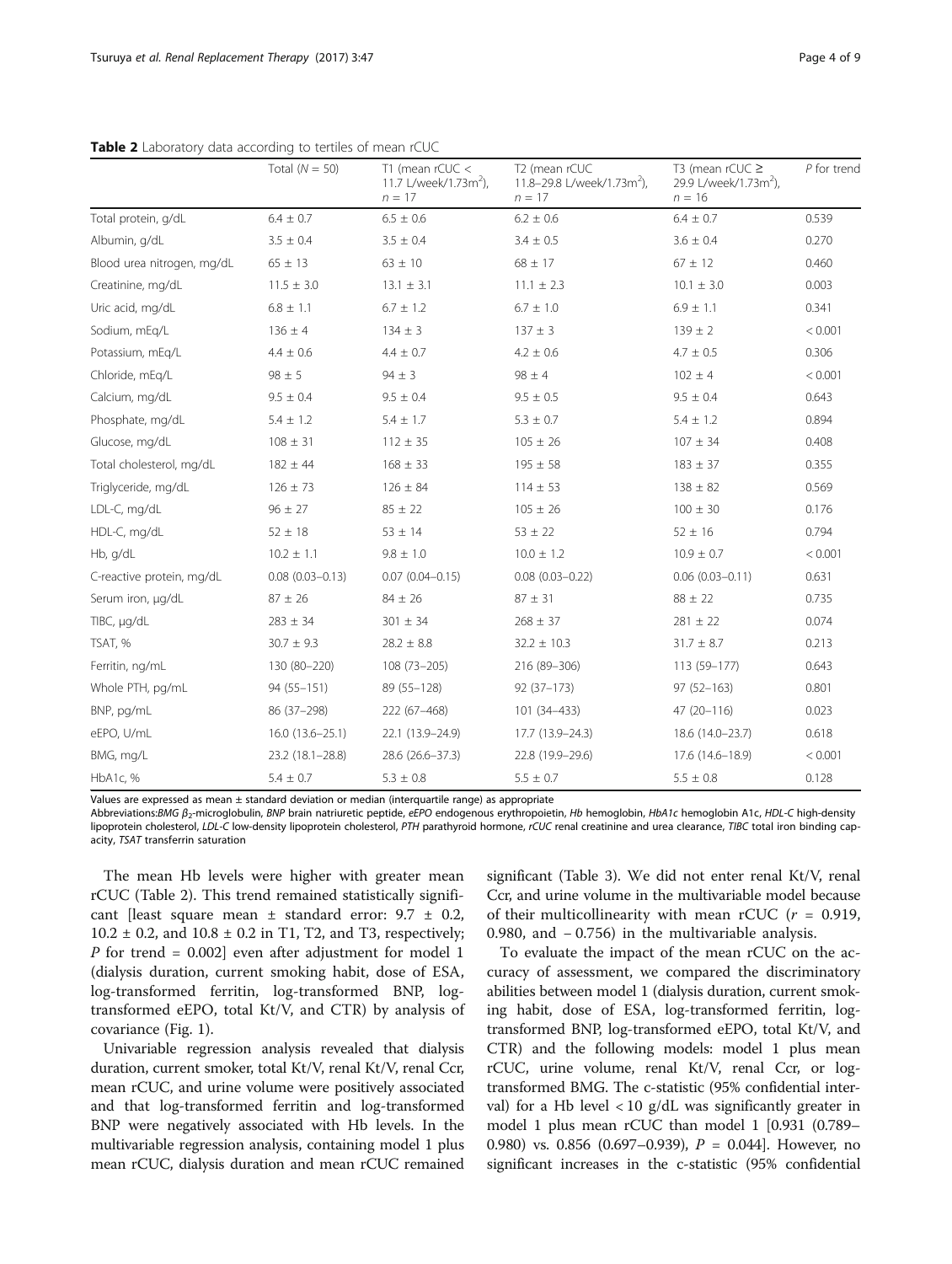<span id="page-4-0"></span>

interval) were found in model 1 plus urine volume [0.906  $(0.776-0.964)$ ,  $P = 0.192$ ], renal Kt/V [0.924 (0.767-0.978),  $P = 0.061$ , renal Ccr [0.929 (0.795–0.978),  $P = 0.058$ , or log-transformed BMG [0.880 (0.738–0.950), P = 0.491] compared with model 1.

## **Discussion**

The present study suggests that RKF represents an important correlate of Hb level in PD patients and that this correlation is independent of ESA dose and eEPO concentration. Therefore, the findings suggest that hematopoiesisinhibiting uremic toxins, which are mainly removed by RKF, but not by PD, are a major cause of anemia in PD patients.

Ifudu et al. [\[16\]](#page-7-0) reported an independent positive correlation between dialysis dose and hematocrit level when investigating the contribution of hematocrit in 135 HD patients receiving ESA. A comparison of 20 patients whose dialysis dose was increased with 20 patients with similar baseline characteristics whose dialysis dose was unaltered showed that the hematocrit level was significantly increased in the former group after 6 weeks, but remained unchanged in the latter group, demonstrating the importance of dialysis dose on anemia management. In a retrospective study by Matsuo et al. [[17](#page-7-0)], in which 53 patients on PD monotherapy were moved to a combined regimen of HD + PD following a diagnosis of underdialysis and/or overhydration with declining RKF, a significant increase in Hb levels (from 8.2 to 10.7 g/dL) was found without an increase in ESA dose. The present study of PD monotherapy, however, found no evidence to suggest a significant correlation between dialysis dose (peritoneal Kt/V) and Hb level. We consider that this was because of the superior solute clearance of HD compared with PD. Evenepoel et al. [[18](#page-7-0)] reported that high-flux HD delivered significantly higher clearance of all retention solutes, especially BMG and p-cresol compared with peritoneal dialysis, although renal clearances, conversely, were significantly higher in patients in PD.

A significant association of total Kt/V, calculated by the addition of renal Kt/V to peritoneal Kt/V, with Hb level, was observed in the univariable regression analysis. However, the significant association was diminished in the multivariable regression analysis (Table [3\)](#page-5-0). Furthermore, no association was found between peritoneal Kt/V and Hb level. According to these findings, maintaining RKF, but not an increase in dialysis dose, is important for the control of Hb levels in PD patients. Taken together, these findings show that standard PD is insufficient to eliminate factors influencing anemia, suggesting the presence of a hematopoiesis-inhibiting substance that is typically removed and eliminated by RKF, but not by PD.

The mechanism of the association between RKF and Hb remains to be elucidated. In the present study, logtransformed BMG was closely correlated with mean rCUC ( $r = -0.736$ ,  $P < 0.001$ ), suggesting the possibility of this factor as an important cause of low RKFassociated anemia. However, a significant association was not observed in the univariable regression analysis (Table [3](#page-5-0)) and also in the multivariable regression analysis when log-transformed BMG was entered instead of mean rCUC (Additional file [1:](#page-7-0) Table S1).

However, Pawlak et al. [[19\]](#page-7-0) described the contribution of quinolinic acid in the development of anemia in CKD patients. Quinolinic acid is an intermediate of the metabolic pathway responsible for the conversion of tryptophan into nicotinic acid and is an <sup>N</sup>-methyl-D-aspartate (NMDA) receptor agonist with putative neuroexcitatory and neurotoxic properties [\[20](#page-7-0)]. Another candidate for the potential contributing factor of anemia is indoxyl sulfate, a representative uremic toxin. Chiang et al. [[21](#page-7-0)]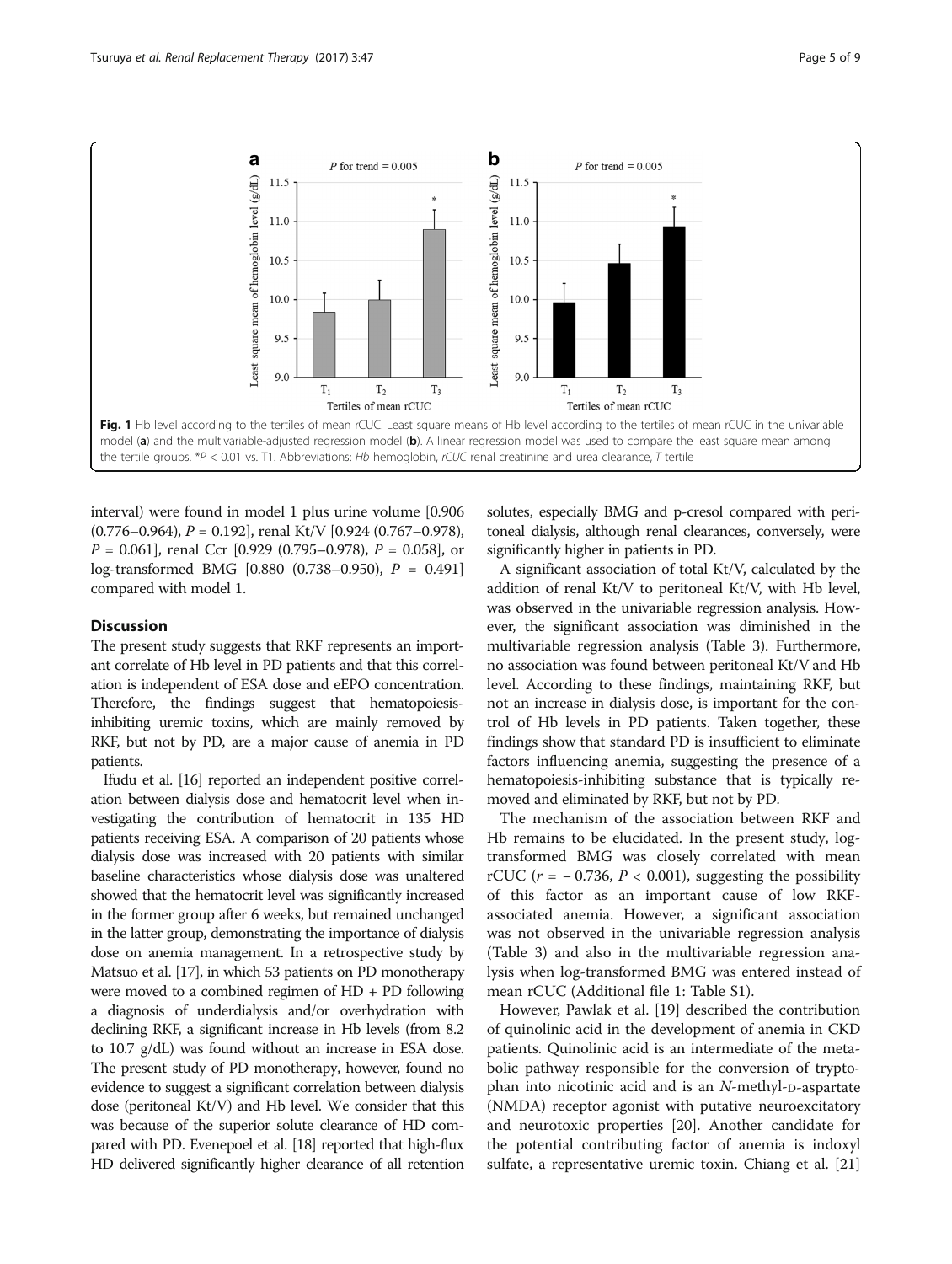# <span id="page-5-0"></span>Table 3 Univariable and multivariable regression analysis for Hb levels

|                                             | Univariable          |         | Multivariable        |                      |       |
|---------------------------------------------|----------------------|---------|----------------------|----------------------|-------|
|                                             | $\beta$ -coefficient | P       | $\beta$ -coefficient | Standardized $\beta$ | P     |
| Male sex                                    | $-0.223$             | 0.534   |                      |                      |       |
| Age, years                                  | 0.005                | 0.658   |                      |                      |       |
| Primary disease of kidney disease, DN       | $-0.383$             | 0.254   |                      |                      |       |
| Dialysis duration, months                   | 0.038                | 0.004   | 0.033                | 0.346                | 0.008 |
| Body mass index, kg/m <sup>2</sup>          | $-0.020$             | 0.713   |                      |                      |       |
| Systolic blood pressure, mmHg               | $-0.014$             | 0.199   |                      |                      |       |
| Diastolic blood pressure, mmHg              | 0.007                | 0.605   |                      |                      |       |
| Daily alcohol consumption                   | 0.405                | 0.204   |                      |                      |       |
| Current smoker                              | 0.927                | 0.020   | 0.240                | 0.170                | 0.211 |
| Past histories of CVD                       | 0.553                | 0.194   |                      |                      |       |
| History of peritonitis                      | $-0.134$             | 0.756   |                      |                      |       |
| CTR, %                                      | $-0.032$             | 0.277   | 0.037                | 0.181                | 0.280 |
| Dose of ESA, µg/week                        | $-0.002$             | 0.823   | 0.001                | 0.010                | 0.943 |
| Dialysis modality, APD                      | $-0.078$             | 0.805   |                      |                      |       |
| Use of icodextrin                           | 0.319                | 0.435   |                      |                      |       |
| Use of HG dialysate                         | 0.258                | 0.437   |                      |                      |       |
| Total Kt/V, /week                           | 1.038                | 0.021   | 0.330                | 0.104                | 0.425 |
| Renal Kt/V, /week                           | 1.400                | < 0.001 |                      |                      |       |
| Peritoneal Kt/V, /week                      | $-0.501$             | 0.232   |                      |                      |       |
| Renal Ccr, L/week, /week/1.73m <sup>2</sup> | 0.017                | 0.003   |                      |                      |       |
| Mean rCUC, L/week                           | 0.024                | 0.002   | 0.018                | 0.321                | 0.045 |
| Urine volume, L/day                         | 0.630                | 0.009   |                      |                      |       |
| D/Pcr                                       | $-0.881$             | 0.371   |                      |                      |       |
| Total protein, g/dL                         | 0.322                | 0.183   |                      |                      |       |
| Albumin, g/dL                               | 0.517                | 0.150   |                      |                      |       |
| Blood urea nitrogen, mg/dL                  | $-0.020$             | 0.103   |                      |                      |       |
| Creatinine, mg/dL                           | $-0.092$             | 0.077   |                      |                      |       |
| Uric acid, mg/dL                            | 0.123                | 0.393   |                      |                      |       |
| Sodium, mEq/L                               | 0.048                | 0.272   |                      |                      |       |
| Potassium, mEq/L                            | 0.082                | 0.752   |                      |                      |       |
| Chloride, mEq/L                             | 0.055                | 0.109   |                      |                      |       |
| Calcium, mg/dL                              | 0.098                | 0.802   |                      |                      |       |
| Phosphate, mg/dL                            | $-0.136$             | 0.291   |                      |                      |       |
| Glucose, mg/dL                              | 0.001                | 0.835   |                      |                      |       |
| Total cholesterol, mg/dL                    | $-0.0001$            | 0.969   |                      |                      |       |
| Triglyceride, mg/dL                         | 0.003                | 0.209   |                      |                      |       |
| LDL-C, mg/dL                                | 0.005                | 0.390   |                      |                      |       |
| HDL-C, mg/dL                                | $-0.010$             | 0.283   |                      |                      |       |
| Ln C-reactive protein, mg/dL                | $-0.123$             | 0.329   |                      |                      |       |
| Serum iron, µg/dL                           | $-0.004$             | 0.539   |                      |                      |       |
| TIBC, µg/dL                                 | $-0.005$             | 0.252   |                      |                      |       |
| TSAT, %                                     | $-0.004$             | 0.813   |                      |                      |       |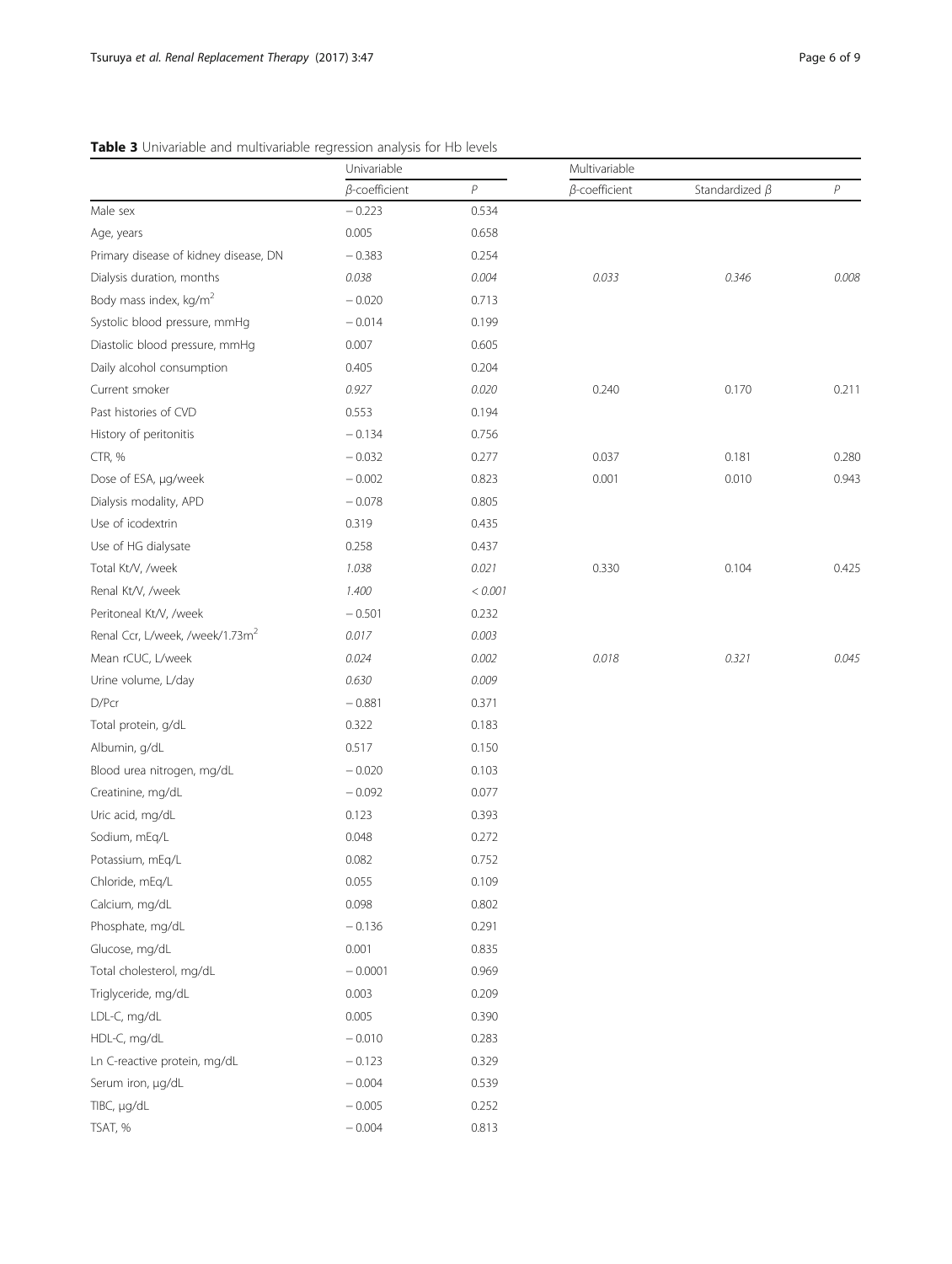| Ln ferritin, ng/dL                | $-0.569$ | 0.009 | $-0.276$ | $-0.177$ | 0.221 |
|-----------------------------------|----------|-------|----------|----------|-------|
| Ln whole PTH, pg/mL               | $-0.018$ | 0.924 |          |          |       |
| Ln BNP, pg/mL                     | $-0.216$ | 0.021 | $-0.146$ | $-0.220$ | 0.233 |
| Ln eEPO, U/mL                     | $-0.042$ | 0.897 | $-0.046$ | $-0.021$ | 0.884 |
| Ln BMG, mg/L                      | $-0.545$ | 0.200 |          |          |       |
| HbA1c, %                          | 0.098    | 0.649 |          |          |       |
| Use of RAS inhibitors             | 1.248    | 0.116 |          |          |       |
| Use of calcium channel blockers   | $-0.431$ | 0.227 |          |          |       |
| Use of $\beta$ blockers           | $-0.153$ | 0.629 |          |          |       |
| Use of calcium-containing PBs     | $-0.135$ | 0.780 |          |          |       |
| Use of non-calcium-containing PBs | $-0.145$ | 0.650 |          |          |       |
| Use of iron preparations          | 0.044    | 0.908 |          |          |       |
| Use of vitamin D                  | $-0.108$ | 0.733 |          |          |       |
| Use of cinacalcet hydrochloride   | 0.175    | 0.764 |          |          |       |

Table 3 Univariable and multivariable regression analysis for Hb levels (Continued)

Variables with a P value of < 0.05 in the univariable analysis were included in addition to CTR, ESA dose, and log-transformed eEPO in the multivariable analyses. Renal Kt/V, renal Ccr, and urine volume were excluded from multivariable analysis because of their multicollinearity with mean rCUC. The values written in Italic letter show significant association with Hb levels. A  $P$  value of  $<$  0.05 was considered statistically significant

Abbreviations: APD automated peritoneal dialysis, BMG  $\beta$ <sub>2</sub>-microglobulin, BNP brain natriuretic peptide, CTR cardiothoracic ratio, Ccr creatinine clearance, DN diabetic nephropathy, D/Pcr dialysate-to-plasma creatinine ratio, eEPO endogenous erythropoietin, ESA erythropoiesis-stimulating agent, Hb hemoglobin, HbA1c hemoglobin A1c, HDL-C high-density lipoprotein cholesterol, HG high-glucose (2.5%), Kt/V urea clearance, LDL-C low-density lipoprotein cholesterol, Ln log-transformed, PBs phosphate binders, PTH parathyroid hormone, RAS renin-angiotensin system, rCUC renal creatinine and urea clearance, TIBC total iron binding capacity, TSAT transferrin saturation

demonstrated that indoxyl sulfate treatment suppressed EPO mRNA expression and decreased the nuclear accumulation of hypoxia-inducible factor-α proteins and hypoxia-responsive element-luciferase activity following hypoxia. This suggested a potential connection between a uremic toxin and the desensitization of the oxygen-sensing mechanism in EPO-producing cells, which may explain anemia in CKD patients. However, these mechanisms are mediated by decreased eEPO production and do not explain the lack of a relationship between eEPO concentration and Hb levels observed in the present study.

More recently, two observational reports on anemia in PD patients have been published [[22,](#page-7-0) [23\]](#page-8-0). Huang et al. [[22\]](#page-7-0) reported that serum indoxyl sulfate was negatively correlated with Hb level in 90 non-anuric PD patients but did not show the association of Kt/V and Hb levels. Meanwhile, Ryta et al. [\[23](#page-8-0)] reported the association of total Kt/V with Hb levels both in 2180 prevalent and 88 incident PD patients. However, this report unfortunately did not show the association of renal Kt/V and Hb level. The findings of the two reports are slightly different from the present study but support our speculation that accumulation of uremic toxins may be involved in anemia in PD patients.

While several studies have reported the role of iron metabolism, renin-angiotensin system inhibitors, BMG levels, serum albumin levels, parathyroid hormone, Creactive protein, and other factors in anemia management

[[24](#page-8-0)–[26\]](#page-8-0), we did not find any correlations of these factors in the present study.

Distribution of original disease was different among three tertiles; that is, prevalence of DN increased with a decrease in mean rCUC, although not significant. To date, there have been a few reports on the association between Hb levels and diabetes, in which diabetic patients were reported to require less ESA than non-diabetic patients [\[27](#page-8-0)], whereas no association was reported between diabetes and anemia [\[28\]](#page-8-0). In our study, no significant association was observed between DN and Hb levels in the univariable analysis, and the association between mean rCUC and Hb level was robust even when the variable "diabetic nephropathy" was added to the multivariable model. Thus, we consider that this bias would not affect this association.

This study had some limitations. It had a cross-sectional design, which limited the interpretation of the results with respect to cause and effect. Another limitation is the small number of subjects included in our study. Moreover, we could not identify the uremic toxin that might inhibit erythropoiesis or shorten the red blood cell life span. Nevertheless, there are some strengths in this study that eEPO concentration was measured and the involvement of eEPO concentration was examined in the association between RKF and Hb level. To the best of our knowledge, this study is the first report which focused on these associations.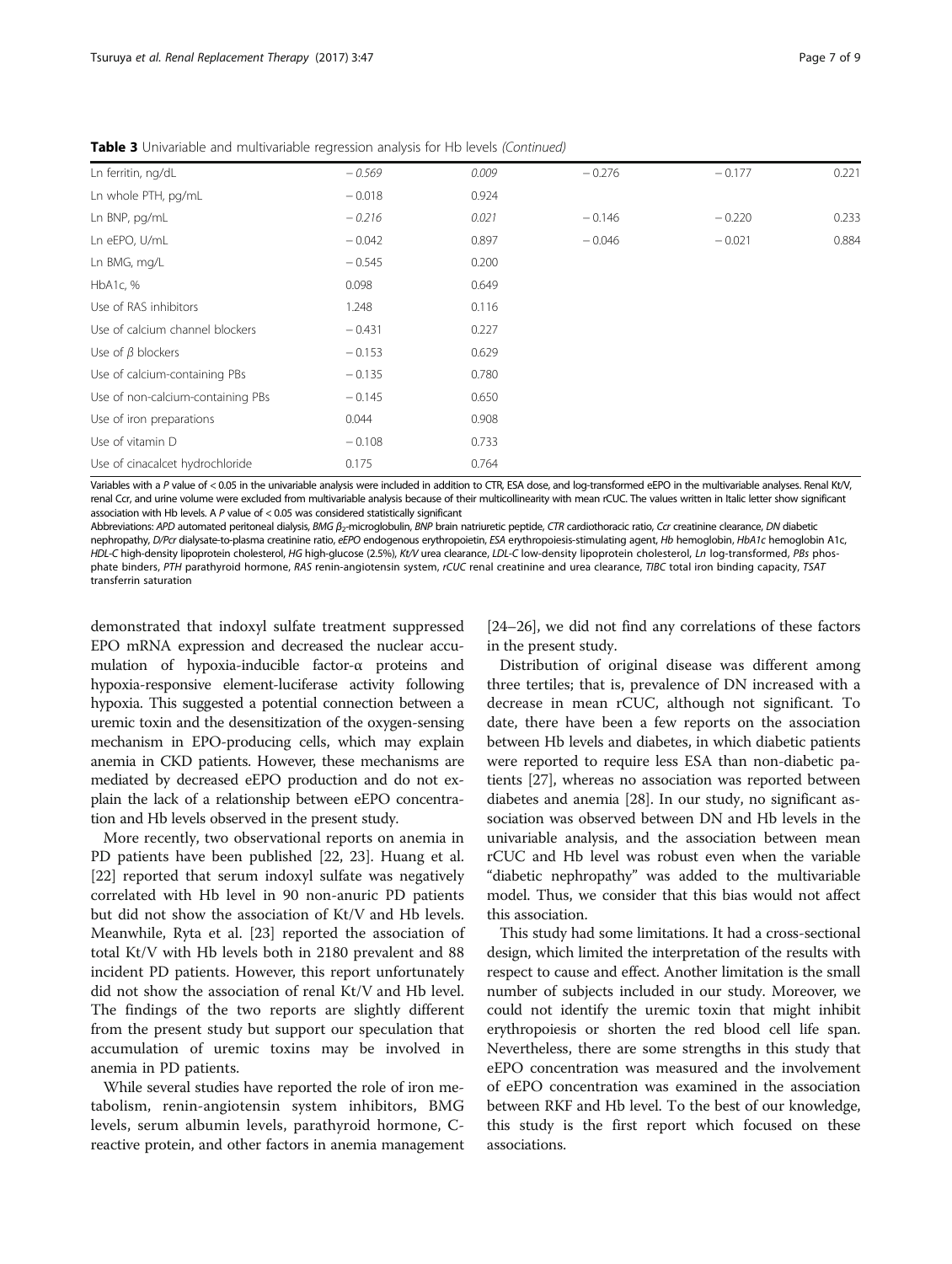# <span id="page-7-0"></span>Conclusion

The findings in the present study demonstrated that a decline in RKF is associated with a low Hb level independent of ESA dose and eEPO concentration. This suggests the existence of a uremic toxin as an inducer of anemia, which is probably eliminated mainly by RKF, but not by PD. Further research is needed to clarify the specific mechanism responsible for anemia in PD patients.

# Additional file

[Additional file 1: Table S1.](dx.doi.org/10.1186/s41100-017-0126-7) Univariable and multivariable regression analysis for Hb levels. (DOCX 33 kb)

## Acknowledgements

We thank the investigators and the doctors who participated in the present study. We thank Edanz Editing (<http://www.edanzediting.co.jp/>) for carefully reading and preparing our manuscript.

## Funding

None to declare.

## Availability of data and materials

Data share is not allowed by our institutional review board.

### Authors' contributions

KaT and KuT contributed to the research idea and study design. KaT, KuT, HY, SY, ST, AT, ME, KF, and KM carried out the data acquisition. KuT and HY participated in the data cleaning. KaT and KuT interpreted the data. KaT and HY participated in the statistical analysis. TK carried out the supervision. Each author contributed important intellectual content during manuscript drafting or revision and accepts accountability for the overall work by ensuring that questions pertaining to the accuracy or integrity of any portion of the work are appropriately investigated and resolved. KaT takes responsibility that this study has been reported honestly, accurately, and transparently; that no important aspects of the study have been omitted; and that any discrepancies from the study as planned have been explained. All authors read and approved the final manuscript.

## Ethics approval and consent to participate

All procedures performed in studies involving human participants were in accordance with the ethical standards of the institutional research committee at which the studies were conducted (approval number of the Ethics Committee of Kyushu University Hospital: 26-223) and with the 1964 Helsinki declaration and its later amendments or comparable ethical standards. This study is a subanalysis of our multicenter cohort study (Fukuoka Peritoneal Dialysis Database Study), which was registered in the University Hospital Medical Information Network (UMIN) clinical trial registry (UMIN000018902).

#### Consent for publication

Not applicable.

#### Competing interests

The authors declare that they have no competing interests.

## Publisher's Note

Springer Nature remains neutral with regard to jurisdictional claims in published maps and institutional affiliations.

#### Author details

<sup>1</sup>Department of Integrated Therapy for Chronic Kidney Disease, Graduate School of Medical Sciences, Kyushu University, 3-1-1 Maidashi, Higashi-ku, Fukuoka 812-8582, Japan. <sup>2</sup>Department of Medicine and Clinical Science, Graduate School of Medical Sciences, Kyushu University, Fukuoka, Japan. <sup>3</sup>Clinical Research Center, Saga University Hospital, Saga, Japan.

## Received: 6 April 2017 Accepted: 14 August 2017 Published online: 09 November 2017

#### References

- 1. Besarab A, Bolton WK, Browne JK, Egrie JC, Nissenson AR, Okamoto DM, et al. The effects of normal as compared with low hematocrit values in patients with cardiac disease who are receiving hemodialysis and epoetin. N Engl J Med. 1998;339:584–90.
- 2. Drueke TB, Locatelli F, Clyne N, Eckardt KU, Macdougall IC, Tsakiris D, et al. Normalization of hemoglobin level in patients with chronic kidney disease and anemia. N Engl J Med. 2006;355:2071–84.
- 3. Singh AK, Szczech L, Tang KL, Barnhart H, Sapp S, Wolfson M, et al. Correction of anemia with epoetin alfa in chronic kidney disease. N Engl J Med. 2006;355:2085–98.
- 4. Pfeffer MA, Burdmann EA, Chen CY, Cooper ME, de Zeeuw D, Eckardt KU, et al. A trial of darbepoetin alfa in type 2 diabetes and chronic kidney disease. N Engl J Med. 2009;361:2019–32.
- 5. Wang AY, Lai KN. The importance of residual renal function in dialysis patients. Kidney Int. 2006;69:1726–32.
- 6. Marron B, Remon C, Perez-Fontan M, Quiros P, Ortiz A. Benefits of preserving residual renal function in peritoneal dialysis. Kidney Int Suppl. 2008;108:S42–51.
- 7. Perl J, Bargman JM. The importance of residual kidney function for patients on dialysis: a critical review. Am J Kidney Dis. 2009;53:1068–81.
- 8. Wang AY, Brimble KS, Brunier G, Holt SG, Jha V, Johnson DW, et al. ISPD cardiovascular and metabolic guidelines in adult peritoneal dialysis patients part I—assessment and management of various cardiovascular risk factors. Perit Dial Int. 2015;35:379–87.
- 9. Lopez-Menchero R, Miguel A, Garcia-Ramon R, Perez-Contreras J, Girbes V. Importance of residual renal function in continuous ambulatory peritoneal dialysis: its influence on different parameters of renal replacement treatment. Nephron. 1999;83:219–25.
- 10. Penne EL, van der Weerd NC, Grooteman MP, Mazairac AH, van den Dorpel MA, Nube MJ, et al. Role of residual renal function in phosphate control and anemia management in chronic hemodialysis patients. Clin J Am Soc Nephrol. 2011;6:281–9.
- 11. Yamada S, Tsuruya K, Taniguchi M, Yoshida H, Tokumoto M, Hasegawa S, et al. Relationship between residual renal function and serum fibroblast growth factor 23 in patients on peritoneal dialysis. Ther Apher Dial. 2014;18:383–90.
- 12. Working Group Committee for Preparation of Guidelines for Peritoneal Dialysis, Japanese Society for Dialysis Therapy. 2009 Japanese Society for Dialysis Therapy guidelines for peritoneal dialysis. Ther Apher Dial. 2010;14:489–504.
- 13. KDOQI, National Kidney Foundation. KDOQI clinical practice guidelines and clinical practice recommendations for anemia in chronic kidney disease. Am J Kidney Dis. 2006;47:S11–145.
- 14. Tsubakihara Y, Nishi S, Akiba T, Hirakata H, Iseki K, Kubota M, et al. 2008 Japanese Society for Dialysis Therapy: guidelines for renal anemia in chronic kidney disease. Ther Apher Dial. 2010;14:240–75.
- 15. Hume R, Weyers E. Relationship between total body water and surface area in normal and obese subjects. J Clin Pathol. 1971;24:234–8.
- 16. Ifudu O, Feldman J, Friedman EA. The intensity of hemodialysis and the response to erythropoietin in patients with end-stage renal disease. N Engl J Med. 1996;334:420–5.
- 17. Matsuo N, Yokoyama K, Maruyama Y, Ueda Y, Yoshida H, Tanno Y, et al. Clinical impact of a combined therapy of peritoneal dialysis and hemodialysis. Clin Nephrol. 2010;74:209–16.
- 18. Evenepoel P, Bammens B, Verbeke K, Vanrenterghem Y. Superior dialytic clearance of beta(2)-microglobulin and p-cresol by high-flux hemodialysis as compared to peritoneal dialysis. Kidney Int. 2006;70:794–9.
- 19. Pawlak D, Koda M, Pawlak S, Wolczynski S, Buczko W. Contribution of quinolinic acid in the development of anemia in renal insufficiency. Am J Physiol Renal Physiol. 2003;284:F693–700.
- 20. Schwarcz R, Whetsell WO Jr, Mangano RM. Quinolinic acid: an endogenous metabolite that produces axon-sparing lesions in rat brain. Science. 1983;219:316–8.
- 21. Chiang CK, Tanaka T, Inagi R, Fujita T, Nangaku M. Indoxyl sulfate, a representative uremic toxin, suppresses erythropoietin production in a HIF-dependent manner. Lab Investig. 2011;91:1564–71.
- 22. Huang JY, Hsu CW, Yang CW, Hung CC, Huang WH. Role of anuria in the relationship between indoxyl sulfate and anemia in peritoneal dialysis patients. Ther Clin Risk Manag. 2016;12:1797–803.